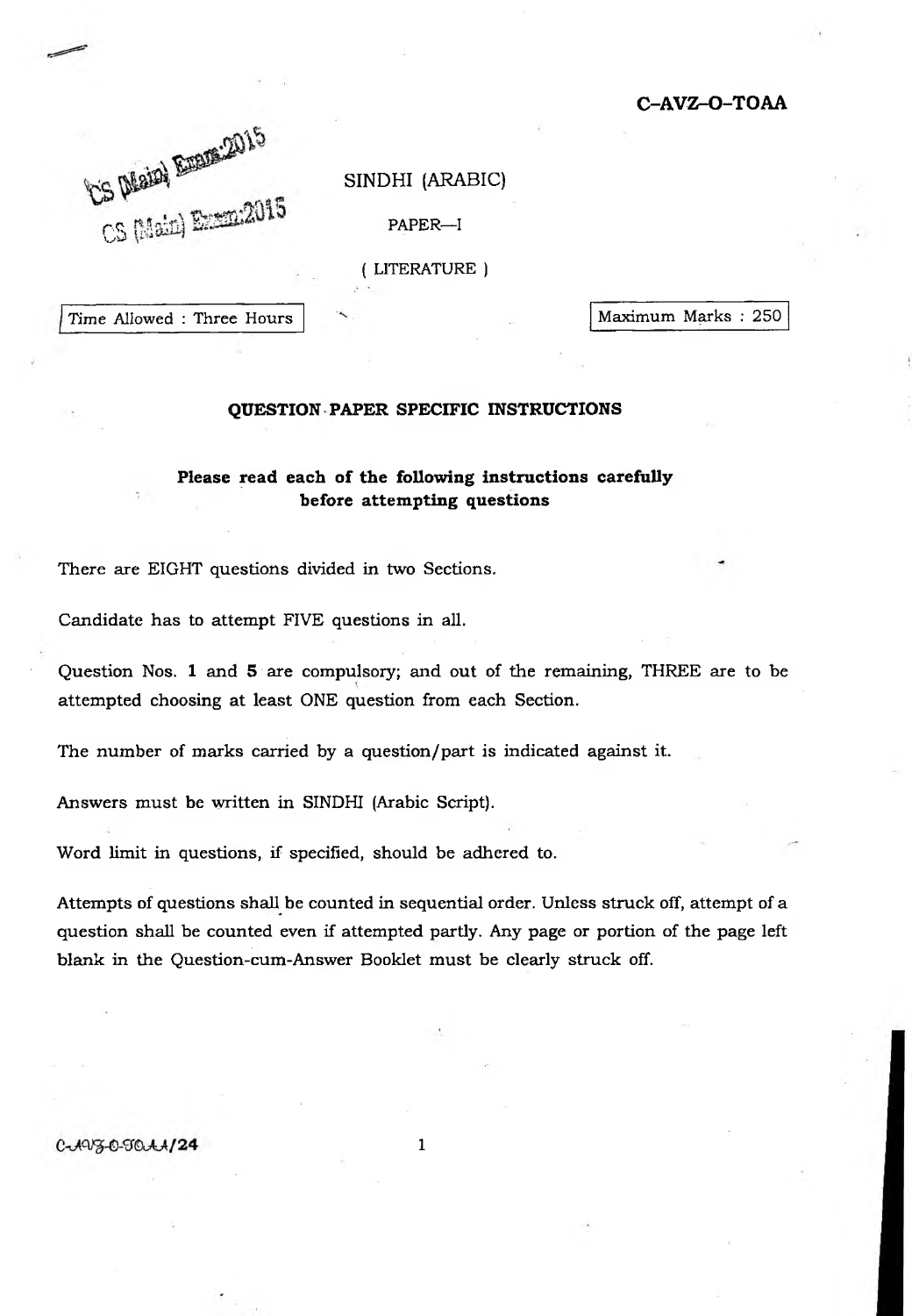## SECTION-A

L

- $10 \times 5 = 50$ 1- هيئين سوالن با بواب لكو - هر هك بواب 150 لفظن م هجي: سندي ٻوليءَ ٻو بڻا ۽ بنياد ٻڌايو۔  $(a)$ تري ۽ لاڙي اُپ ڀاشا بو بيان کريو۔  $(b)$ سنڌي ڀاشا شبد پندار کافي شاهوکار آهي۔ مثال ڏيئي سمبهايو۔  $(c)$ سنڌي ڀاشا جون کهڙيون لپيون آهن۔ ڀارت ۾ کهڻيون لپيون واهپي ۾ آهن۔  $(d)$ گرئيرسرن سنڌي ٻولي ۽ بابت ۾ا-ڇا پيو آهي۔  $(e)$ 2- هيٺُ ڏنلي سوالن جا ٻواب لکو: (a) بيرامداس دولترام سنڌي بولي ٤ بي اصل-نسل کي کڻي کهرا اعتراض ورتا آهن۔ *(b)* باکرافيائي تاري*غ*ي سببن کري سنڌي <sup>۽</sup> تي کهڙين ـکهڙين ٻولين بو اثر پيو آھي۔ (c) أُچارن بي بدل سدل با قسم ٻاڻايو۔ 3- هيٺُ ڏنل سوالن ۾ا ٻواب لکو: (a) سنڌي لوک ادب م اصتلاعن پهاکن ؛ پوڻين بي کهڙي اهميت آهي۔ مثال ڏيئي سمبهايو۔ (b) كُرمكي ليي 5 تي مثتصر م نوبٌ لكو۔ (c) عربي سنڌي آئيوينا کاميٽي ۽ با ميمبر کير ـکير هئا۔ کاميٽي ۽ کرهنا ۽ کهڙي رپورٽ پيش کئي۔ 4- هيٺ ڏنل سوالن با ٻواب لکو : (a) "سنسكرت كي سندّي ٤ پڻيو آهي" سراج الفق جي ڏنل را بي دليلن سان ڀنڊ-ڀاڻا كريوــ
- (b) بِولي ءَ يا بَدا بَدا انک بائاڻي "شبد" بي مفتصر م باڻا ڏيو۔ 15
- (c) ڀارت ۾ سنڌي ٻولي ۽ بي اُچارن ۽ وياکرڻا بي روپن ۾ کهڙي تبديل آئي آهي۔ 15

 $C<sub>0</sub>493 - 0 - T0001/124$ 

 $\tilde{L}$ 

 $-11$ 

20

15

15

20

15

 $1,5$ 

20

 $\overline{a}$